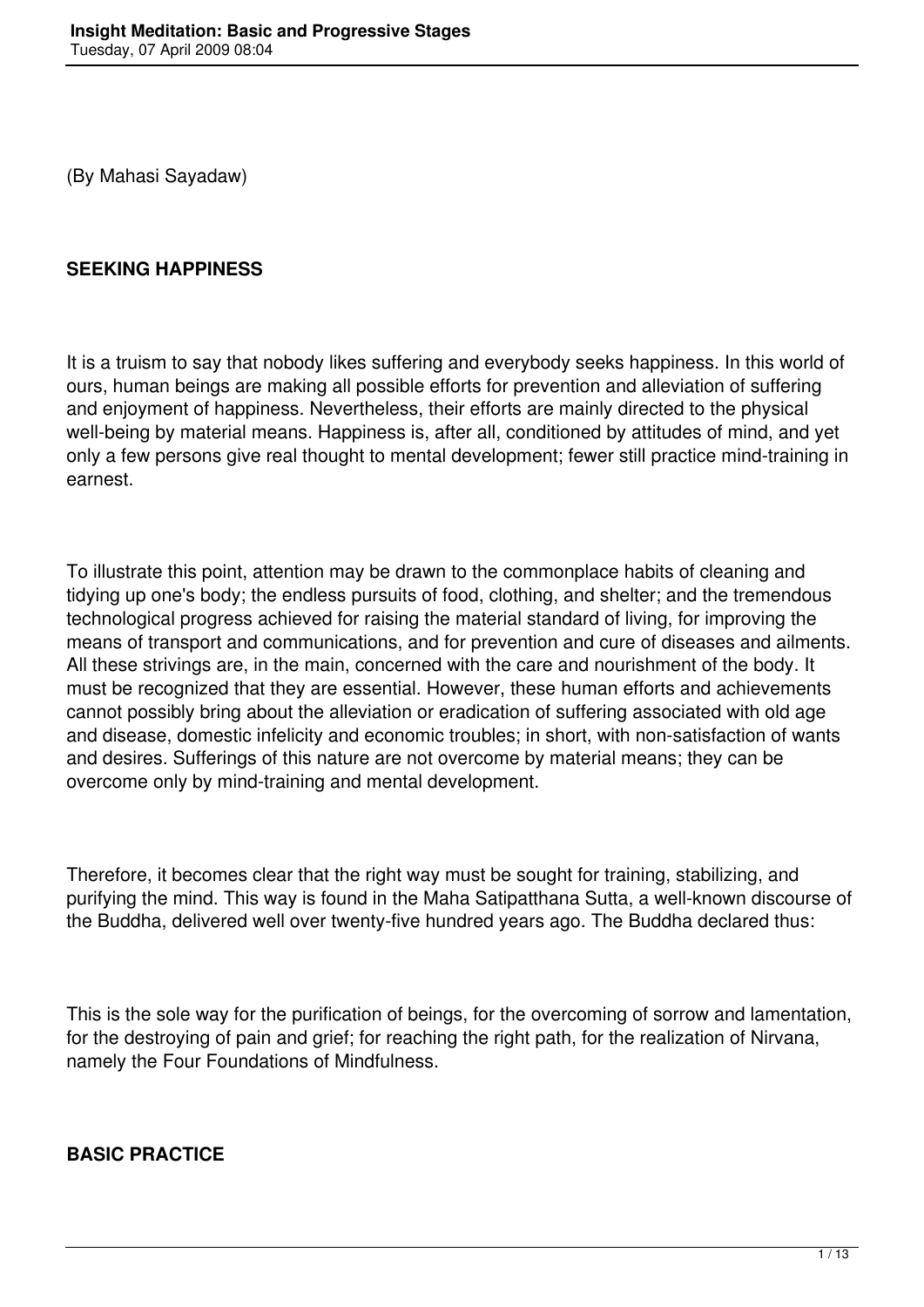**Preparatory Stage:** If you sincerely desire to develop contemplation and attain insight in this your present life, you must give up worldly thoughts and actions during training This course of action is for the purification of conduct, the essential preliminary step toward the proper development of contemplation. You must also observe the rules of discipline prescribed for laymen (or for monks, as the case may be), for they are important in gaining insight. For layfolk, these rules comprise the eight precepts which Buddhist devotees observe on holidays and during periods of meditation. These voluntary precepts are abstention from:

(1) killing,

- (2) stealing,
- (3) sexual intercourse,
- (4) Lying,
- (5) intoxicants,
- (6) eating solid foods after noon,
- (7) dance, shows, wearing flowers, perfume, and adornments, and
- (8) high and luxurious beds.

An additional rule is not to speak with contempt, in jest, or malice to or about any of the noble ones who have attained states of enlightenment.

The old masters of Buddhist tradition suggest that you entrust yourself to the enlightened one, the Buddha, during the training period, for you may be alarmed if it happens that your own state of mind produces unwholesome or frightening visions during contemplation. Also place yourself under the guidance of your meditation instructor, for he can talk to you frankly about your work in contemplation and give you the guidance he thinks necessary.

The aim of this practice and its greatest benefit is release. from greed, hatred, and delusion, which are the roots of all-evil and suffering. This intensive course in insight training can lead you to such release. So work ardently with this end in view so that your training will be successfully completed. This kind of training in contemplation, based on the foundations of mindfulness (satipatthana), is that taken by all Buddha and noble ones, for attaining enlightenment. You are to be congratulated on having the opportunity to take the same kind of training.

### **BEFORE YOU MEDITATE**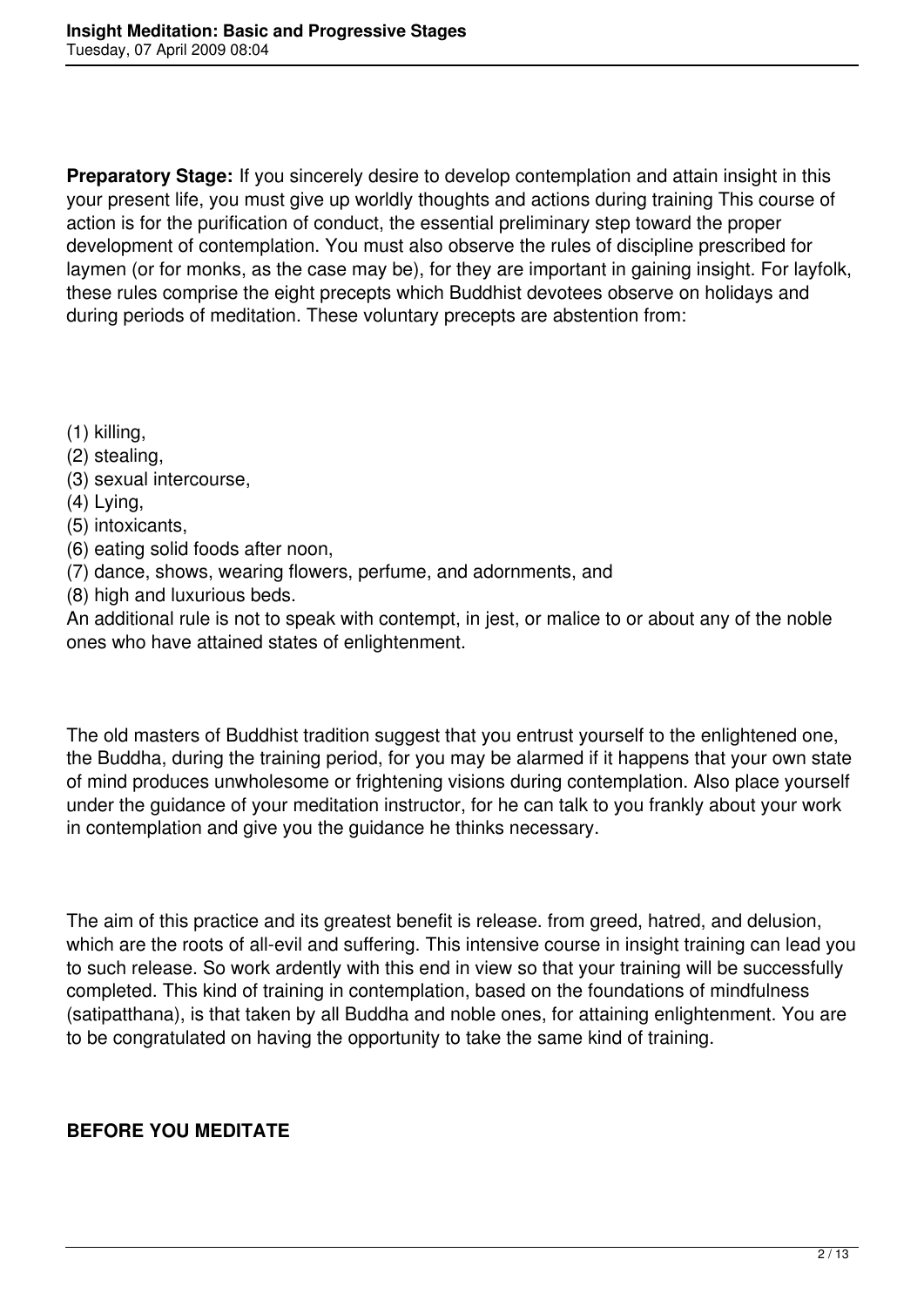It is also important for you to begin your training with a brief contemplation on the 'four protections' which the Buddha offers you for reflection. It is helpful for your psychological welfare at this stage to reflect on them. The subjects of these four protective reflections are the Buddha himself, loving-kindness, the loathsome aspects of the body, and death.

**First**, devote yourself to the Buddha by sincerely appreciating his nine chief qualities in this way:

## *-- Truly, the Buddha is holy, fully enlightened, perfect in knowledge and conduct, a welfare, world-knower, the incomparable leader of men to be tamed, teacher of gods and mankind, the awakened and exalted One.*

**Second**, reflect upon all sentient beings as the receivers of your loving-kindness, be fortified by your thoughts of loving-kindness and identify yourself with all sentient beings without distinction, thus:

### *-- May I be free from enmity, disease and grief .... As I am, so also may my parents, preceptors, and teachers, intimate, unknown, indeed all other beings be free from enmity, disease, and grief. May they be released from suffering.*

**Third**, reflect upon the repulsive nature of the body to assist you in diminishing the unwholesome attachment that so many people have for the body. Dwell upon some of its impurities, such as stomach, intestines, phlegm, pus, and blood. Ponder these impurities so that the absurd fondness of the body may be eliminated.

The **fourth protection** for your psychological benefit is to reflect on the phenomenon of ever-approaching death. Buddhist teaching stress that life is uncertain but death is certain, life is precarious but death is sure. Life has death as its goal. There is birth, disease, suffering, old age, and eventual death. These are all aspects of the process of existence.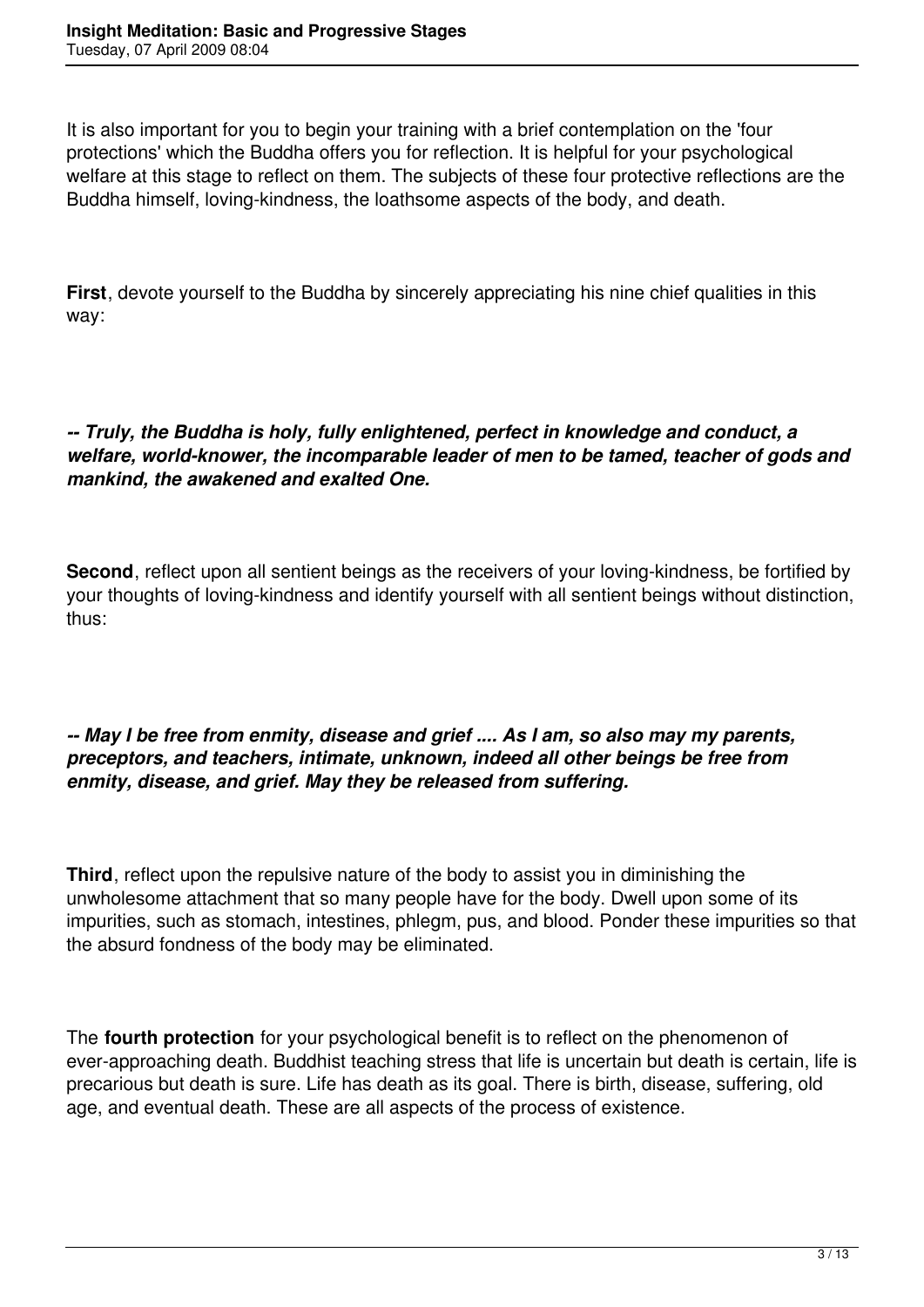#### **HOW TO SIT**

 To begin training, take the sitting posture, and sit erect with legs crossed. You might feel more comfortable if the legs are not interlocked but evenly placed on the ground, without pressing one against the other. Have your meditation teacher explain the sitting posture in detail. If you find that sitting on the floor interferes with contemplation, then obtain a more comfortable way of sitting. Now proceed with each exercise in contemplation as described.

**Basic Exercise I:** Try to keep your mind (but not your eyes) on the abdomen. You will thereby come to know the movements of rising and falling, the expansion and contraction of this organ. If these movements are not clear to you in the beginning, then place both hands on the abdomen to feel these rising and falling movements. After a short time the outward movement of inhalation and the inward movement of exhalation will become clear. Then make a mental note, rising for the outward movement, falling for the inward movement. Your mental note of each movement must be made while it occurs. From this exercise you learn the actual manner of the movements of the abdomen. You are not concerned with the form of the abdomen. What you actually perceive is the bodily sensation of pressure caused by the heaving movement of the abdomen. So do not dwell on the form of the abdomen but proceed with the exercise.

### **DIFFICULTIES FOR BEGINNERS**

For the beginner it is a very effective method of developing the facilities of attention, concentration of mind and insight in contemplation. As practice increases, the manner of movement will be clearer. The ability to know each successive occurrence of the mental and physical processes at each of the six sense-organs is acquired only when insight contemplation is fully developed. Since you are a beginner whose attentiveness and power of concentration are still weak, you may find it difficult to keep the mind on each successive rising movement and falling movement as it occurs. In view of this difficulty, you may be inclined to think: "I just don't know how to keep my mind on each of these movements." Then simply remember that this is a learning process. The rising and falling movements of the abdomen are always present, and therefore there is no need to look for them. Actually with practice it becomes easy for a beginner to keep his mind on these two simple movements. Continue with this exercise in full awareness of the abdomen's rising and falling movements. Never verbally repeat the words rising, falling, although you may make a mental note rising and falling in the mind silently as they occur. Be clearly aware only of the actual process of the rising and falling movement of the abdomen.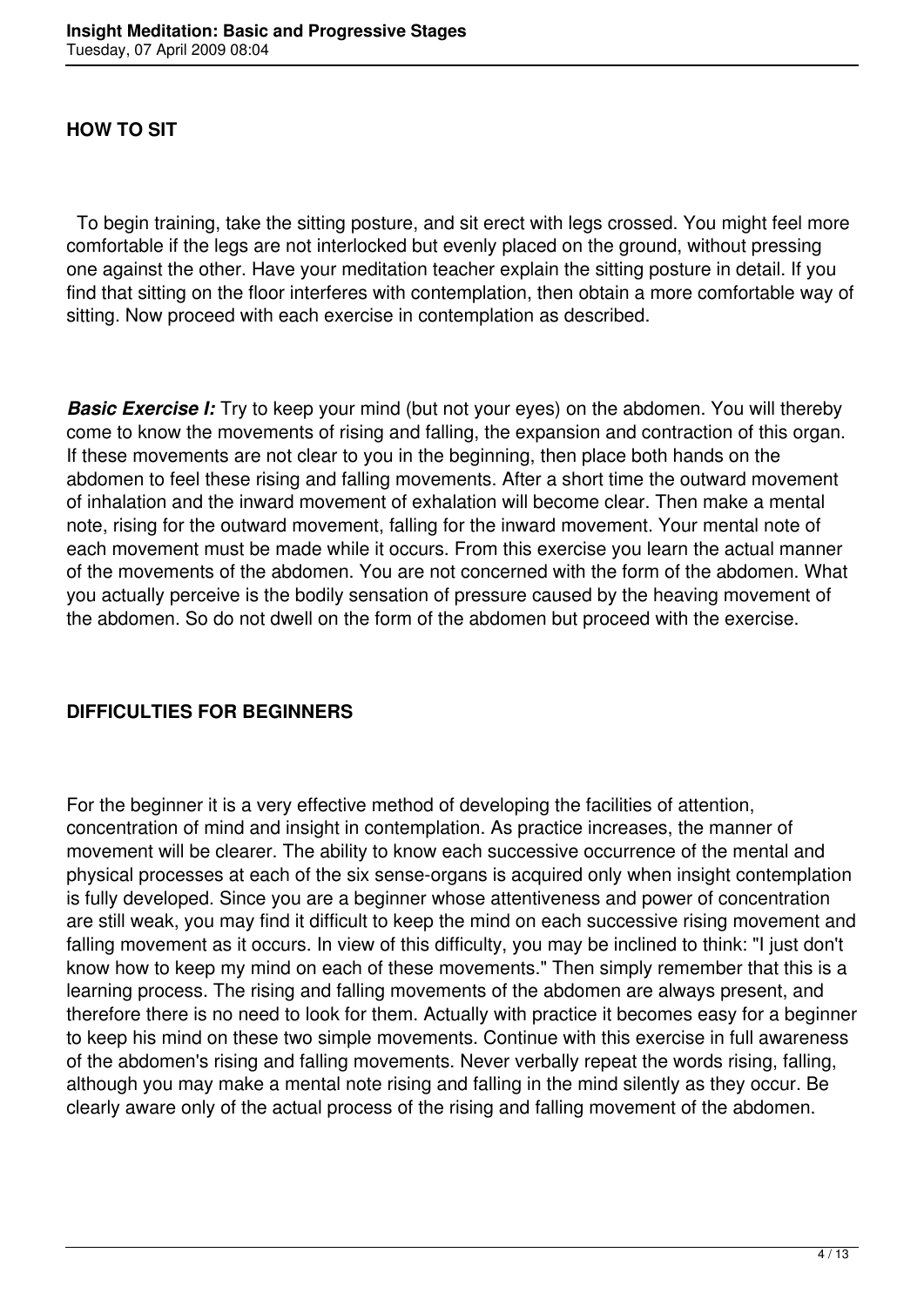#### **BREATHING MANNERS**

 Avoid deep or rapid breathing for the purpose of making the abdominal movements more distinct, because this procedure causes fatigue that interferes with the practice. Just be totally aware of the movements of rising and falling as they occur in the course of normal breathing.

## **HOW TO REACT TO THE WONDERING MIND**

While occupied with the exercise of observing each of the abdominal movements, other mental activities may occur between the noting of each rising and falling. Thoughts or other mental functions, such as intentions, ideas, imaginings, etc., are likely to occur between each mental note of rising and falling. They cannot be disregarded. A mental note must be made of each as it occurs.

If you imagine something, you must know that you have done so and make a mental note imagining. If you simply think of something, mentally note thinking. If you reflect, reflecting. If you intend to do something, intending. When the mind wanders from the object of meditation, which is the rising and falling of the abdomen, mentally note wandering. Should you imagine you are going to a certain place, mentally note going. When you arrive, arriving. When, in your thoughts, you meet a person, note meeting. Should you speak to him or her, note speaking. If you imaginatively argue with that person, arguing. If you envision and imagine a light or color, be sure to note seeing. A mental vision must be noted on each occurrence of its appearance until it passes away. After its disappearance, continue with *Basic Exercise I* by being fully aware of each movement of the rising and falling abdomen. Proceed carefully, without slackening. If you intend to swallow saliva while thus engaged, make a mental note intending. While in the act of swallowing, swallowing. If you intend to spit, spitting. Then return to the exercise of rising and falling. Suppose you intend to bend the neck, intending. In the act of bending, bending. When you intend to straighten the neck, intending. In the act of straightening the neck, straightening. The neck movements of bending and straightening must be done slowly. After mentally making a note of each of these actions, proceed in full awareness with noticing the movements of the rising and falling abdomen.

# **HOW TO REACT TO THE PAINFUL SENSATION**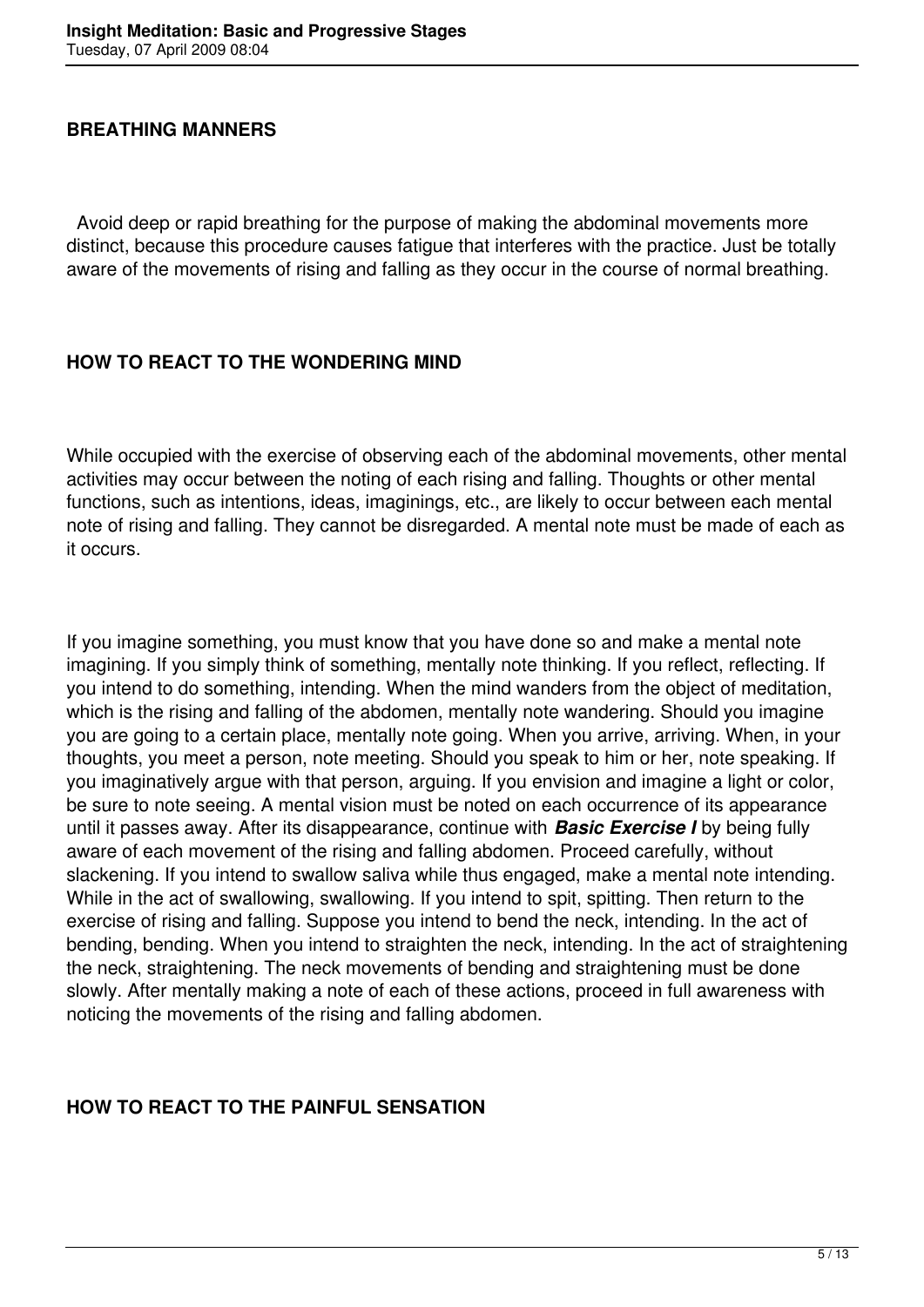Since you must continue contemplating for a long time while in one position, that of sitting or lying down, you are likely to experience an intense feeling of fatigue, stiffness in the body or in the arms and legs. Should this happen, simply keep the knowing mind on that part of the body where such feeling occurs and carry on the contemplation, noting tired or stiff. Do this naturally, that is, neither too fast nor too slow. These feelings gradually become fainter and finally cease altogether. Should one of these feelings become more intense until the bodily fatigue or stiffness of joints is unbearable, then change your position. However, do not forget to make a mental note of intending, before you proceed to change position. Each detailed movement must be contemplated in its respective order.

# **YOU MAY CHANGE THE BODY POSITION, BUT....**

If you intend to lift the hand or leg, make a mental note, intending. In the act of lifting the hand or leg, lifting. Stretching either the hand or leg, stretching. When you bend, bending. When putting down, putting. Should either the hand or leg touch, touching. Perform all these actions in a slow, deliberate manner. As soon as you are settled in the new position, continue with the contemplation of the abdominal movements. If you become uncomfortably warm in the new position, resume contemplation in another position keeping to the procedure as described in this paragraph.

Should an itching sensation be felt in any part of the body, keep the mind on that part and make a mental note, itching. Do this in a regulated manner, neither too fast nor too slow. When the itching sensation disappears in the course of full awareness, continue with the exercise of noticing the rising and falling of the abdomen. Should the itching continue and become too strong and you intend to rub the itching part, be sure to make a mental note, intending. Slowly lift the hand, simultaneously noting the action of lifting, and touching when the hand touches the part that itches. Rub slowly in complete awareness of rubbing. When the itching sensation has disappeared and you intend to discontinue the rubbing, be mindful by making the usual mental note of the action, withdrawing. When the hand rests in its usual place touching the leg, touching. Then again devote your time to observing the abdominal movements.

If there is pain or discomfort, keep the knowing mind on that part of the body where the sensation arises. Make a mental note of the specific sensation as it occurs, such as painful, aching, pressing, piercing, tired, giddy. It must be stressed that the mental note must not be forced nor delayed but made in a calm and natural manner. The pain may eventually cease or increase. Do not be alarmed if it increases. Firmly continue the contemplation. If you do so, you will find that the pain will almost always cease. But if, after a time, the pain has increased and becomes almost unbearable, you must ignore the pain and continue with the contemplation of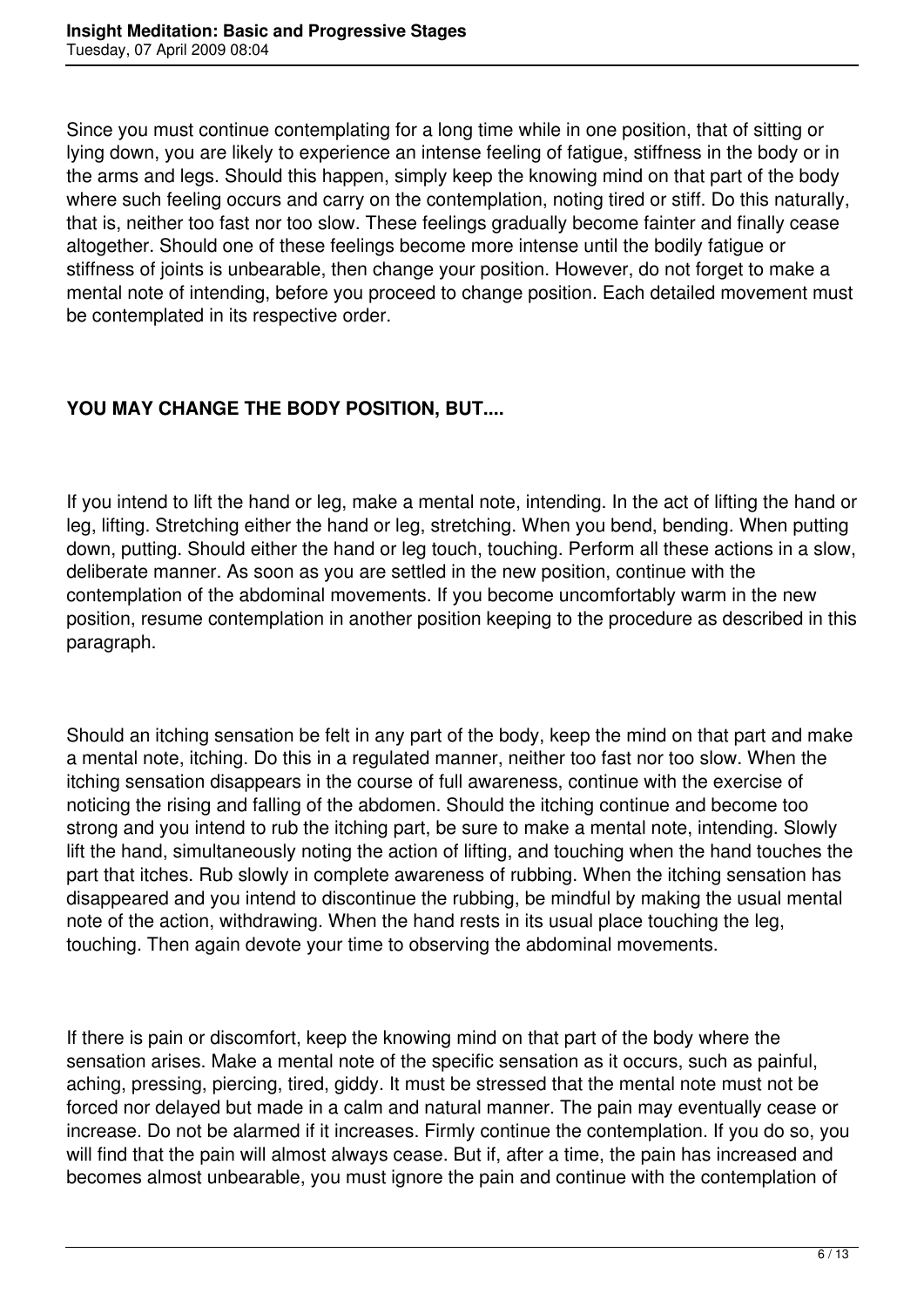rising and falling.

# **PAIN MAY DISCOURAGE MEDITATING**

As you progress in mindfulness you may experience sensations of intense pain: stifling or choking sensations such as pain from the slash of a knife, the thrust of a sharp-pointed instrument, unpleasant sensations of being pricked by sharp needles, or small insects crawling over the body. You might experience sensations of itching, biting, intense cold. As soon as you discontinue the contemplation you may also feel that these painful sensations cease. When you resume contemplation you will have them again as soon as you gain in mindfulness. These painful sensations are not to be considered as something serious. They are not manifestations of disease but are common factors always present in the body and are usually obscured when the mind is normally occupied with more conspicuous objects. When the mental faculties become keener you are more aware of these sensations. With the continued development of contemplation the time will arrive when you can overcome them and they cease altogether. If you continue contemplation, firm in purpose, you will not come to any harm. Should you lose courage, become irresolute in contemplation, and discontinue for a time, you may encounter these unpleasant sensations again and again as your contemplation proceeds. If you continue with determination you will most likely overcome these painful sensations and may never again experience them in the course of contemplation.

### **HOW TO REACT SWAYING**

Should you intend to sway the body, then knowingly note intending. While in the act of swaying,swaying. When contemplating you may occasionally discover the body swaying back and forth. Do not be alarmed; neither be pleased nor wish to continue to sway. The swaying will cease if you keep the knowing mind on the action of swaying and continue to note swaying until the action ceases. If swaying increases in spite of your making a mental note of it, then lean against a wall or post or lie down for a while. Thereafter proceed with contemplation. Follow the same procedure if you find yourself shaking or trembling. When contemplation is developed you may sometimes feel a thrill or chill pass through the back or the entire body. This is a symptom of the feeling of intense interest, enthusiasm, or rapture. It occurs naturally in the course of good contemplation. When your mind is fixed in contemplation you may be startled at the slightest sound. This takes place because you feel more intensely the effect of censorial impression while in the state of good concentration.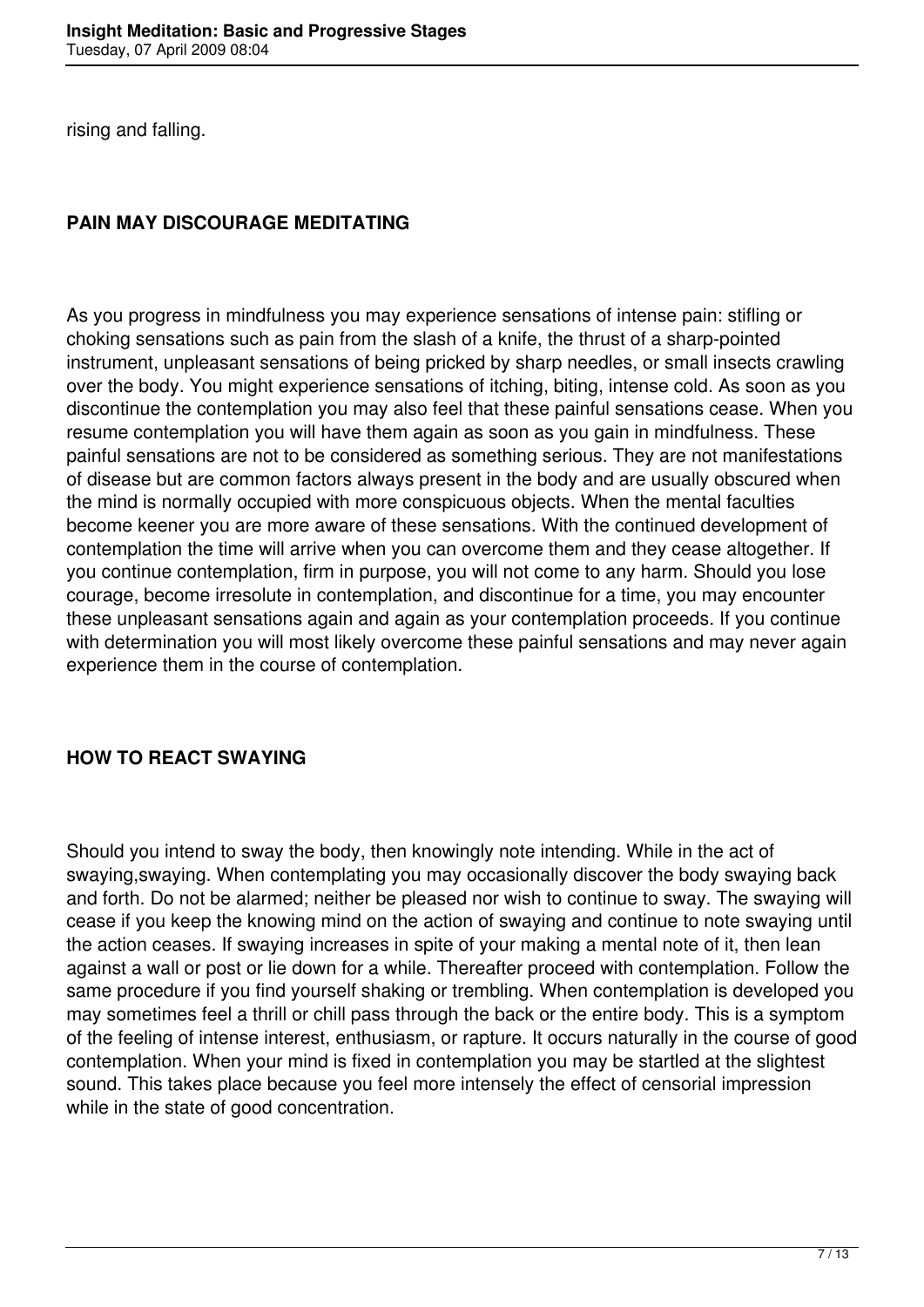#### **HOW TO REACT FEELING**

If you are thirsty while contemplating, notice the feeling, thirsty. When you intend to stand, intending. Then make a mental note of each movement in preparation for standing. Keep the mind intently on the act of standing up, and mentally note, standing. When you look forward after standing up straight, note looking, seeing. Should you intend to walk forward, intending. When you begin to step forward, mentally note each step as walking, walking or left, right. It is important for you to be aware of every moment in each step from beginning to end when you walk. Adhere to the same procedure when strolling or when taking a walking exercise. Try to make a mental note of each step in two sections as follows: lifting, putting; lifting, putting. When you have obtained sufficient practice in this manner of walking, then try to make a mental note of each step in three sections: lifting, moving, placing: or up, forward, down.

When you look at the water faucet, or water pot, on arriving at the place where you are to take a drink, be sure to make a mental note looking, seeing.

When you stop walking, stopping.

When you stretch the hand, stretching.

When the hand touches the cup, touching.

When the hand takes the cup, taking.

When the hand dips the cup into the water, dipping.

When the hand brings the cup to the lips, bringing.

When the cup touches the lips, touching.

Should you feel cold at the touch, cold.

When you swallow, swallowing.

When returning the cup, returning.

Withdrawing the hand, withdrawing.

When you bring down your hand, bringing.

When the hand touches the side of the body, touching.

If you intend to turn back, intending.

When you turn around, turning.

When you walk forward, walking.

On arriving at the place where you intend to stop, intending.

When you stop, stopping.

If you remain standing for some time continue the contemplation of rising and falling. But if you intend to sit down, intending. When you go forward to sit down, walking. On arriving at the place where you will sit, arriving. When you turn to sit, turning. While in the act of sitting, sitting. Sit down slowly, and keep the mind on the downward movement of the body. You must notice every movement in bringing hands and legs into position. Then resume the prescribed exercise of contemplating the abdominal movements.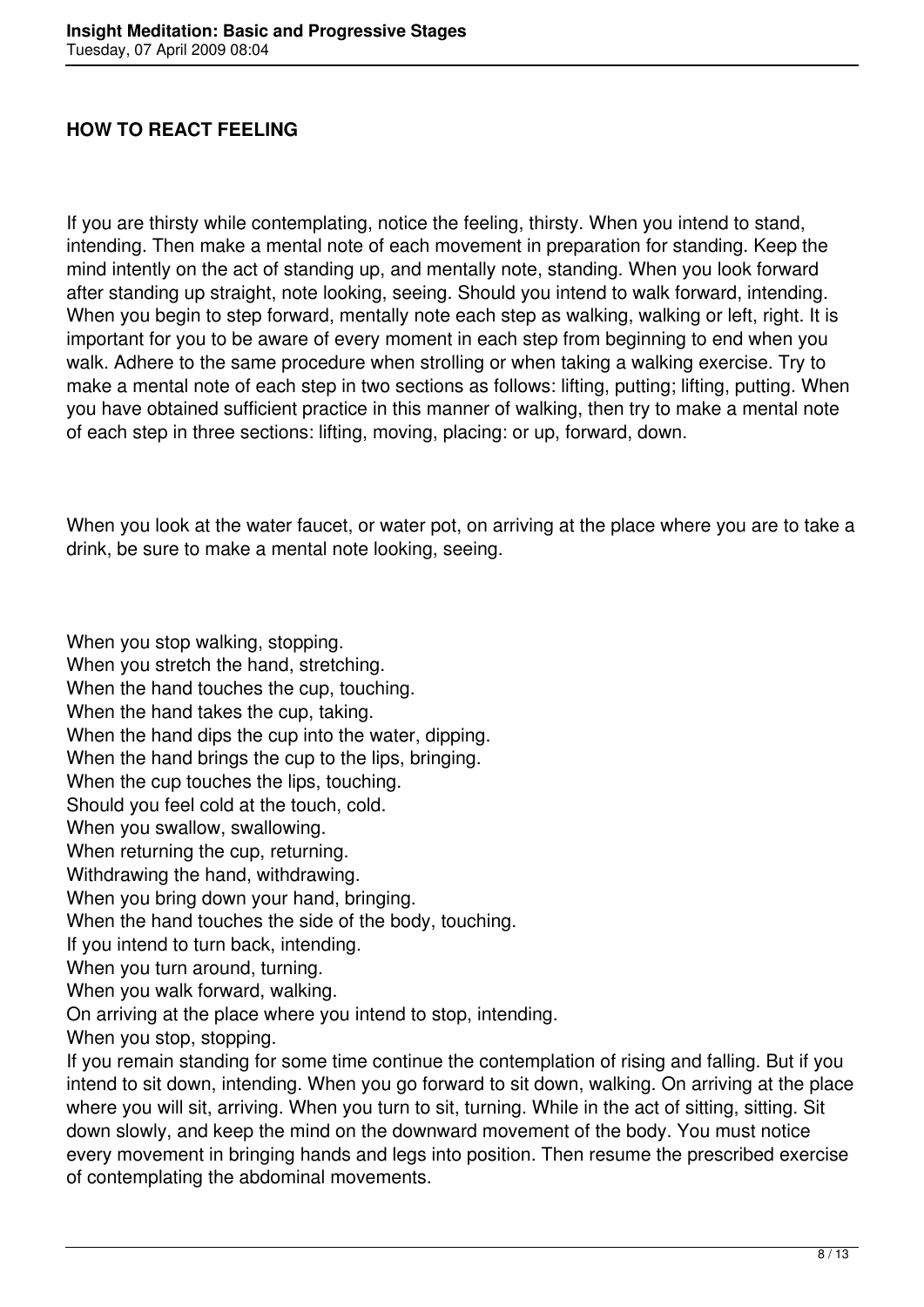Should you intend to lie down, intending. Then proceed with the contemplation of every movement in the course of lying down: lifting, stretching, leaving, touching, and lying. Then make as the object of contemplation every movement in bringing hands, legs, and body into position. Perform these actions slowly. Thereafter continue with rising and falling. Should pain, fatigue, itching, or any other sensation be felt, be sure to notice each of these sensations. Notice all feelings, thoughts, ideas, considerations, reflections, and all movements of hands, legs, arms, and body. If there is nothing in particular to note, put the mind on the rising and falling of the abdomen. Make a mental note of drowsy, when drowsy, and sleepy, when sleepy. After you have gained sufficient concentration in contemplating you will be able to overcome drowsiness and sleepiness and feel refreshed as a result. Take up again the usual contemplation of the basic object. Suppose you are unable to overcome a drowsy feeling, you must then continue to contemplate until you fall asleep.

The state of sleep is the continuity of subconsciousness. It is similar to the first state of rebirth consciousness and the last state of consciousness at the moment of death. This state of consciousness is feeble and therefore unable to be aware of an object. When you are awake the continuity of subconsciousness occurs regularly between moments of seeing, hearing, tasting, smelling, touching, and thinking. Because these occurrences are of brief duration they are usually not clear and therefore not noticeable. Continuity of subconsciousness remains during sleep—a fact, which becomes obvious when you wake up; for it is in the state of wakefulness that thoughts and dense objects become distinct.

Contemplation should start at the moment you wake up. Since you are a beginner, it may not yet be possible for you to start contemplating at the very first moment of wakefulness. But you should start with it from the moment when you remember that you are to contemplate. For example, if on awakening you reflect on something, you should become aware of the fact and begin your contemplation by a mental note, reflecting. Then proceed with the contemplation of rising and falling. When getting up from the bed, mindfulness should be directed to every detail of the body's activity. Each movement of the hands, legs, and body must be performed in complete awareness. Are you thinking of the time of the day when awakening? If so, note thinking. Do you intend to get out of bed? If so, note intending. If you prepare to move the body into position for rising, note preparing. As you slowly rise, rising. When you are in the sitting position, sitting. Should you remain sitting for any length of time, revert to contemplating the abdominal movements of rising and falling. Perform the acts of washing the face or taking a bath in their order and in complete awareness of every detailed movement; for instance, looking, seeing, stretching, holding, touching, feeling cold, rubbing. In the acts of dressing, making the bed, opening and closing doors and windows, handling objects, be occupied with every detail of these actions in their order.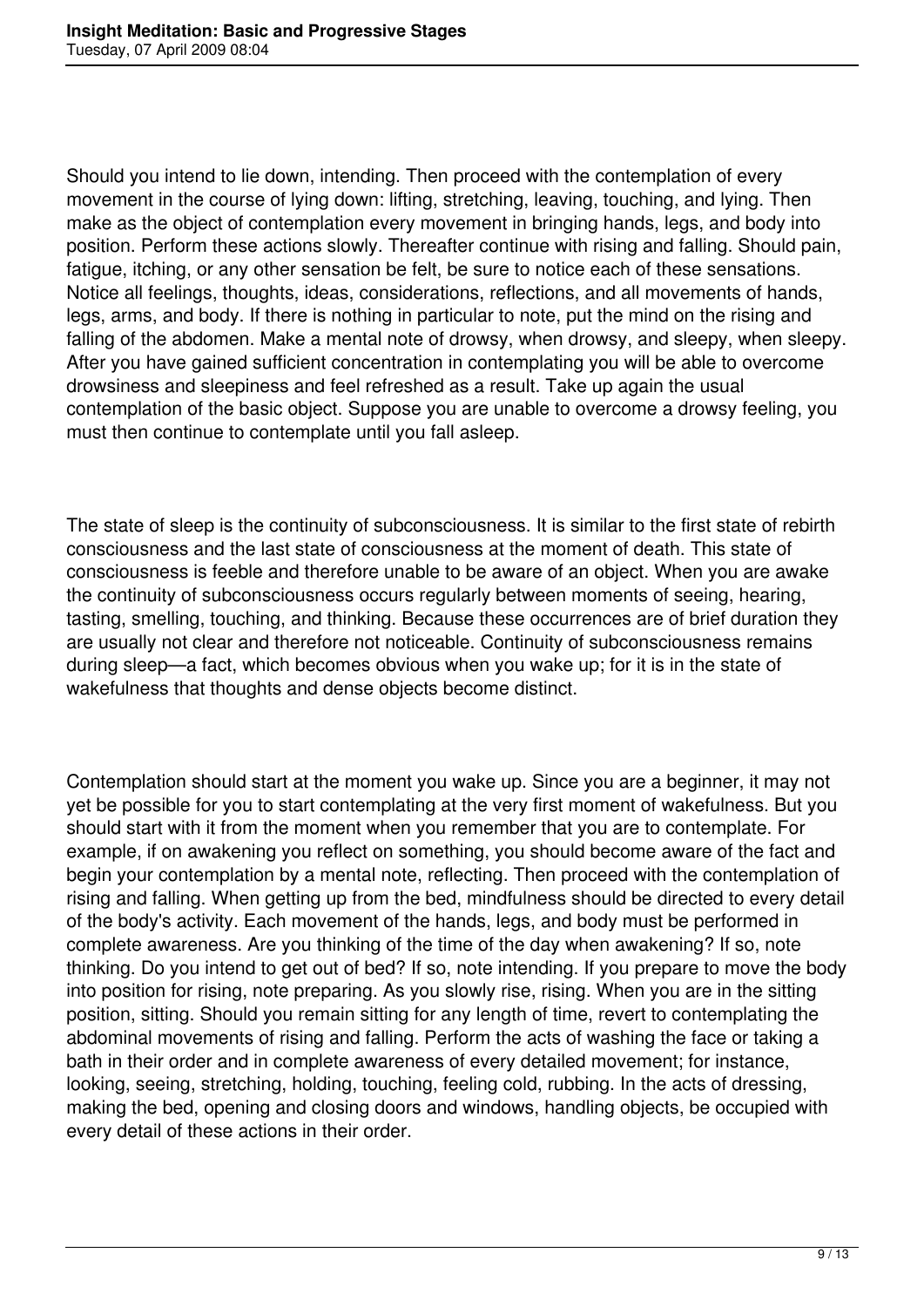You must attend to the contemplation of every detail in the action of eating:

When you look at the food, looking, seeing. When you arrange the food, arranging. When you bring the food to mouth, bringing. When you bend the neck forward, bending. When the food touches the mouth, touching. When placing the food in the mouth, placing. When the mouth closes, closing. When withdrawing the hand, withdrawing. Should the hand touch the plate, touching. When straightening the neck, straightening. When in the act of chewing, chewing. When you are aware of the taste, tasting. When swallowing the food, swallowing. Should, while swallowing, the food be felt touching the sides of the gullet, touching.

Perform contemplation in this manner each time you partake of a morsel of food until you finish the meal. In the beginning of the practice there will be many omissions. Never mind. Do not waver in your effort. You will make fewer omissions if you persist in your practice. When you reach an advanced stage of the practice, you will also be able to notice more details than those mentioned here.

### **WALKING MEDITATION**

Between sessions of the sitting practice that may last from forty to ninety minutes you can alternate with a walking meditation. This will help serve to balance the factors of concentration and energy and overcome sleepiness. On a quiet stretch of ground or in a room you can do this practice. It is best for this exercise if you walk deliberately much slower than usual. Something about the speed of a good slow march is ideal, but nevertheless you should walk in as simple and natural a manner as speed allows. During this walking exercise, you should focus attention on the movement of the feet and legs. You should note as the right foot begins to rise from the ground, lifting; as it moves forward, moving; and as it places again on the ground, placing. Similarly for the left foot, and so on.

In exactly the same manner as during the sitting breathing practice, all distracting thoughts or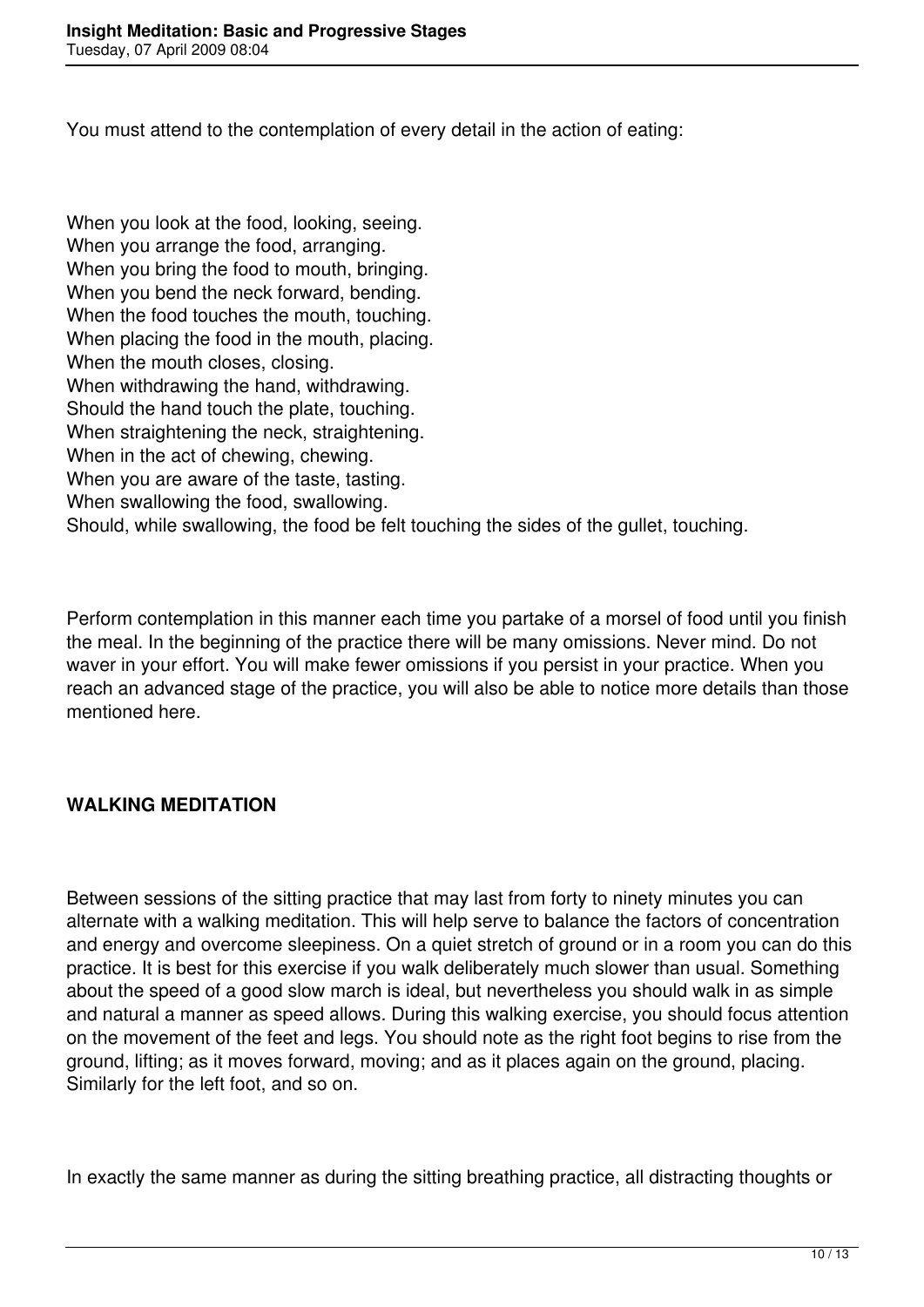sensations should be noted in the opposite manner. If you happen to look up at something while ' walking, you should immediately register looking and revert to the movement of the feet. Looking about and noticing the details of objects, even those on your path is not a part of the practice. If you inadvertently do, then note looking.

On reaching the end of the path the need will arise to turn and walk in the opposite direction. You will become aware of this fact a pace or two before reaching the end. This intention to turn should be noted as intending. Intention may be hard to note at first but if concentration is strong, it will be seen. After noting the intention to turn, note all other details of the thoughts and movements involved in the turn. As the last step forward is taken and you begin actually to turn the body, you should note turning, as the other foot raises, lifting, turning, placing, and so on. Then as you step out again on the return path, lifting, moving, placing. There is often a temptation on coming to the end of your 'tether' to look up and glance around for something interesting. If this undisciplined impulse occurs it should be noted as intending, and the attention can revert naturally to the movement of the feet again.

It is normally best for beginners to develop this walking exercise with a three-stage noting technique as indicated. Lifting, moving, placing. Depending on your capacity, your instructor may recommend either fewer or more stages to register. At times walking too slowly is inconvenient, especially outside of your meditation surroundings, so a simple left, right, left, right, will suffice for these cases. The important point is not how many or how few points of noting you make, but whether you are really aware of them as they occur, or whether your mind is off 'woof gathering'. Advancement in Contemplation After having practiced for a while, you may find your contemplation considerably improved and that you are able to prolong the basic exercise of noticing the abdominal rising and falling. At this time you will notice that there is generally a break between the movements of rising and falling. If you are in the sitting posture fill in the pause with a mental note on the act of sitting, in this way: rising, falling, and sitting. When you make a mental note of sitting, keep your mind on the erect position of the upper body. When you are lying down you should proceed with full awareness as follows: rising, falling, and lying. If you find this easy, continue with noticing these three sections. Should you notice that a pause occurs at the end of the rising as well as the falling movement, then continue in this manner: rising, sitting, falling, and sitting. Or when lying down: rising, lying, falling, and lying. Suppose you no longer find it easy to make a mental note of three or four objects in the above manner. Then revert to the initial procedure of noting only the two sections, rising and falling.

While engaged in the regular practice of contemplating bodily movements you need not be concerned with objects of seeing and hearing. As long as you are able to keep your mind on the abdominal movements of rising and falling it is assumed that the purpose of noticing the acts and objects of seeing and hearing is also served. However, you may intentionally look at an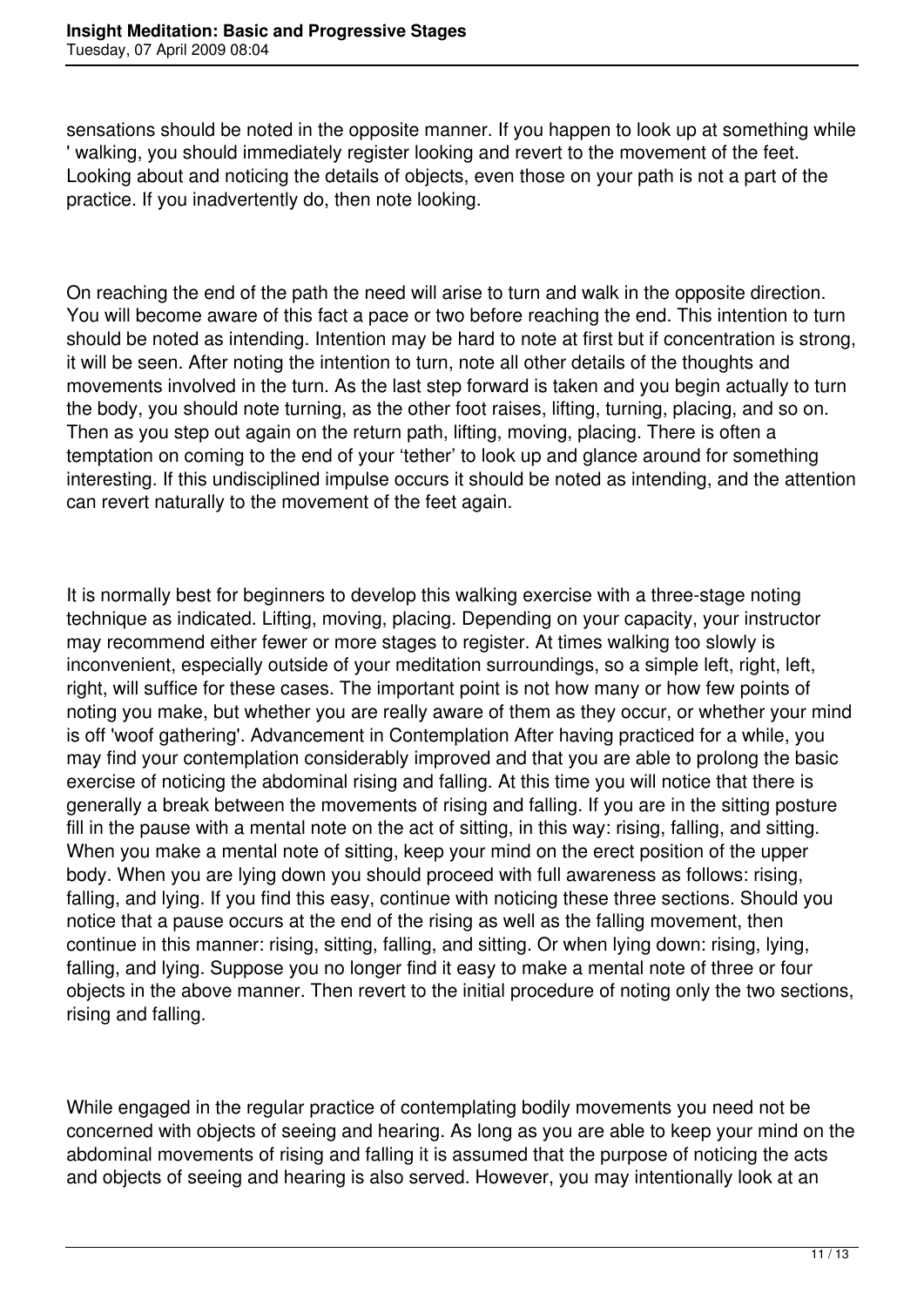object, then simultaneously make a mental note, two or three times, seeing. Thereafter return to the awareness of the abdominal movements. Suppose some person comes into your view, make a mental note of seeing, two or three times, and then resume attention to the rising and falling movements of the abdomen. Did you happen to hear the sound of a voice? Did you listen to it? If so make the mental note of hearing, listening while it is happening, and having done so, revert to rising and falling. But suppose you heard loud sounds, such as the barking of dogs, loud talking, or singing. If so, immediately make a mental note two or three times, hearing. Then return to your basic exercise of attending to rising and falling. If you fail to note and dismiss such distinctive sights and sounds as they occur, you may inadvertently fall into reflections about them instead of proceeding with intense attention to rising and falling, which may then become less distinct and clear. It is by such weakened attention that mind-defiling passions breed and multiply. If such reflections do occur, make two or three times the mental note, reflecting, and again take up the contemplation of rising and falling. Should you forget to make a mental note of body, leg, or arm movements, then mentally note forgetting, and resume your usual contemplation of the abdominal movements. You may feel at times that breathing is slow or that the rising and falling movements of the abdomen are not clearly perceived. When this happens, and you are in the sitting position, simply carry on the attention to sitting, touching; if you are lying down, lying, touching. While contemplating touching, your mind should not be kept on the same part of the body, but on different parts successively. There are several places of touch, and at least six or seven should be contemplated. Some of these points are where the thigh and knee touch, or the hands are placed together, or finger to finger, thumb to thumb, closing of the eyelids, tongue inside the mouth, or lips touching together.

# **HOW TO COPE WITH LAZINESS**

Up to this point you have devoted quite some time to the training course. You might begin to feel lazy after deciding that you have made inadequate progress. By no means give up. Simply note the fact, lazy. Before you gain sufficient strength in attention, concentration, and insight, you may doubt the correctness or usefulness of this method of training. In such a circumstance, turn to contemplation of the thought, doubtful. Do you anticipate or wish for good results? If so, make such thoughts the subject of your contemplation, anticipating or wishing. Are you attempting to recall the manner in which this training was conducted up to this point? Yes? Then take up contemplation on recollecting. Are there occasions when you examine the object of contemplation to determine whether it is mind or matter? If so, then be aware of examining. Do you regret that there is no improvement in your contemplation? If so, then attend to that feeling of regret. Conversely, are you happy that your contemplation is improving? If you are, then contemplate the feeling of being happy. This is the way in which you make a mental note of every item of mental behavior as it occurs, and if there are no intervening thoughts or perceptions to note, you should revert to the contemplation of rising and falling.